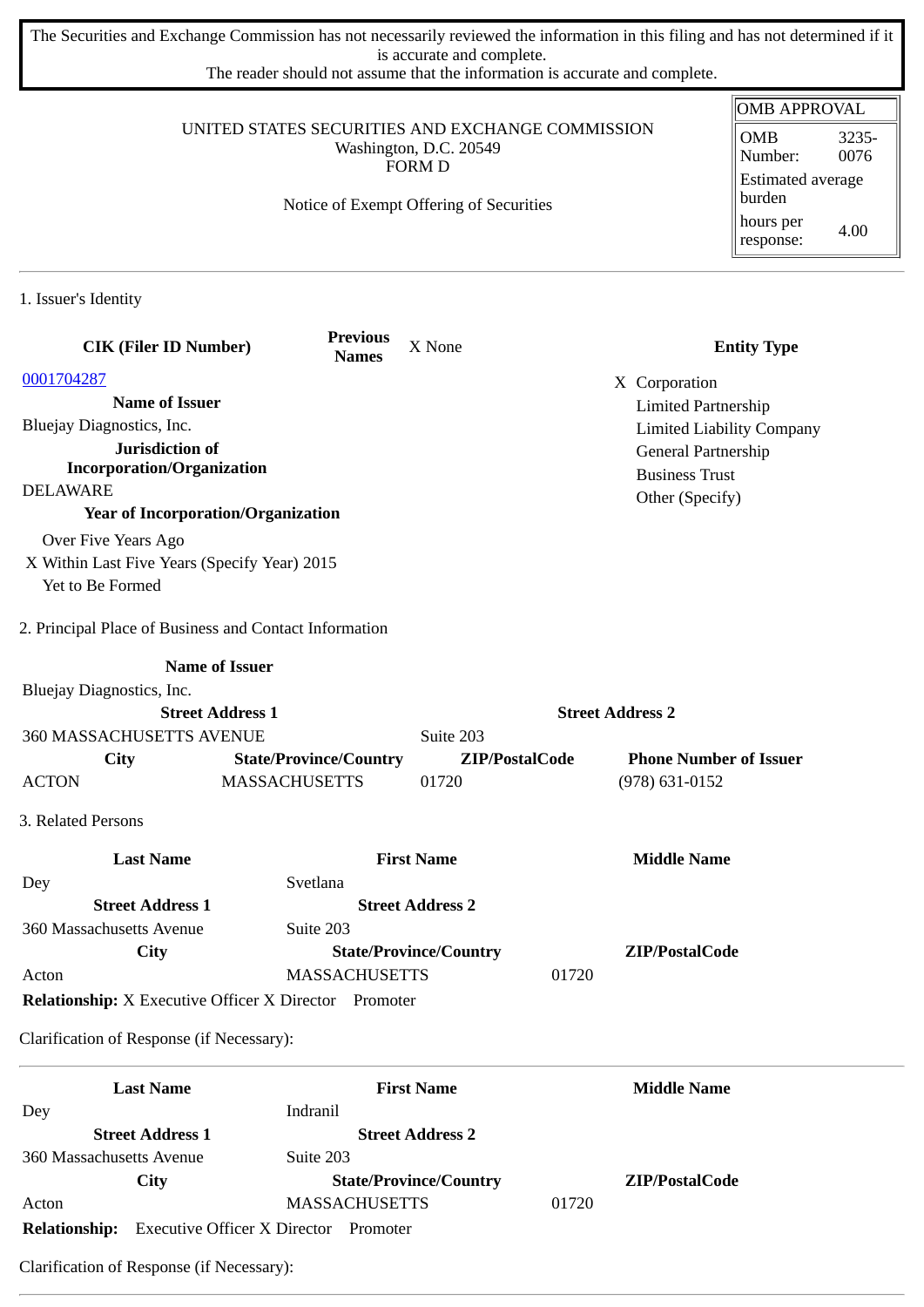| <b>Last Name</b>                                           | <b>First Name</b>             | <b>Middle Name</b>        |
|------------------------------------------------------------|-------------------------------|---------------------------|
| Wurth                                                      | Douglas                       |                           |
| <b>Street Address 1</b>                                    | <b>Street Address 2</b>       |                           |
| 18 East 77th Street                                        | Apartment 5A                  |                           |
| City                                                       | <b>State/Province/Country</b> | ZIP/PostalCode            |
| New York                                                   | <b>NEW YORK</b>               | 10075                     |
| <b>Relationship:</b> Executive Officer X Director Promoter |                               |                           |
| Clarification of Response (if Necessary):                  |                               |                           |
| <b>Last Name</b>                                           | <b>First Name</b>             | <b>Middle Name</b>        |
| Chase                                                      | Donald                        |                           |
| <b>Street Address 1</b>                                    | <b>Street Address 2</b>       |                           |
| 39 Timber Ridge Road                                       |                               |                           |
| City                                                       | <b>State/Province/Country</b> | ZIP/PostalCode            |
| West Springfield                                           | <b>MASSACHUSETTS</b>          | 01089                     |
| Relationship: Executive Officer X Director Promoter        |                               |                           |
| Clarification of Response (if Necessary):                  |                               |                           |
| <b>Last Name</b>                                           | <b>First Name</b>             | <b>Middle Name</b>        |
| Mehdi                                                      | Mirza                         |                           |
| <b>Street Address 1</b>                                    | <b>Street Address 2</b>       |                           |
| 152 Newton Street                                          |                               |                           |
| <b>City</b>                                                | <b>State/Province/Country</b> | ZIP/PostalCode            |
| Weston                                                     | <b>MASSACHUSETTS</b>          | 02496                     |
| <b>Relationship:</b> Executive Officer X Director Promoter |                               |                           |
| Clarification of Response (if Necessary):                  |                               |                           |
| <b>Last Name</b>                                           | <b>First Name</b>             | <b>Middle Name</b>        |
| Loomis                                                     | Arthur                        |                           |
| <b>Street Address 1</b>                                    | <b>Street Address 2</b>       |                           |
| 7 Airport Park Boulevard<br><b>City</b>                    | <b>State/Province/Country</b> | ZIP/PostalCode            |
| Latham                                                     | <b>NEW YORK</b>               | 12210                     |
| <b>Relationship:</b> Executive Officer X Director Promoter |                               |                           |
|                                                            |                               |                           |
| Clarification of Response (if Necessary):                  |                               |                           |
| 4. Industry Group                                          |                               |                           |
| Agriculture                                                | <b>Health Care</b>            |                           |
| <b>Banking &amp; Financial Services</b>                    | Biotechnology                 | Retailing                 |
| <b>Commercial Banking</b>                                  |                               | Restaurants               |
| Insurance                                                  | <b>Health Insurance</b>       | Technology                |
| Investing                                                  | Hospitals & Physicians        | Computers                 |
| <b>Investment Banking</b>                                  | Pharmaceuticals               | Telecommunications        |
| Pooled Investment Fund                                     | X Other Health Care           | Other Technology          |
| Is the issuer registered as                                | Manufacturing                 | Travel                    |
| an investment company under                                | <b>Real Estate</b>            | Airlines & Airports       |
| the Investment Company                                     | Commercial                    |                           |
| Act of 1940?                                               |                               | Lodging & Conventions     |
| No<br>Yes                                                  | Construction                  | Tourism & Travel Services |

Other Banking & Financial Services

Other Travel

REITS & Finance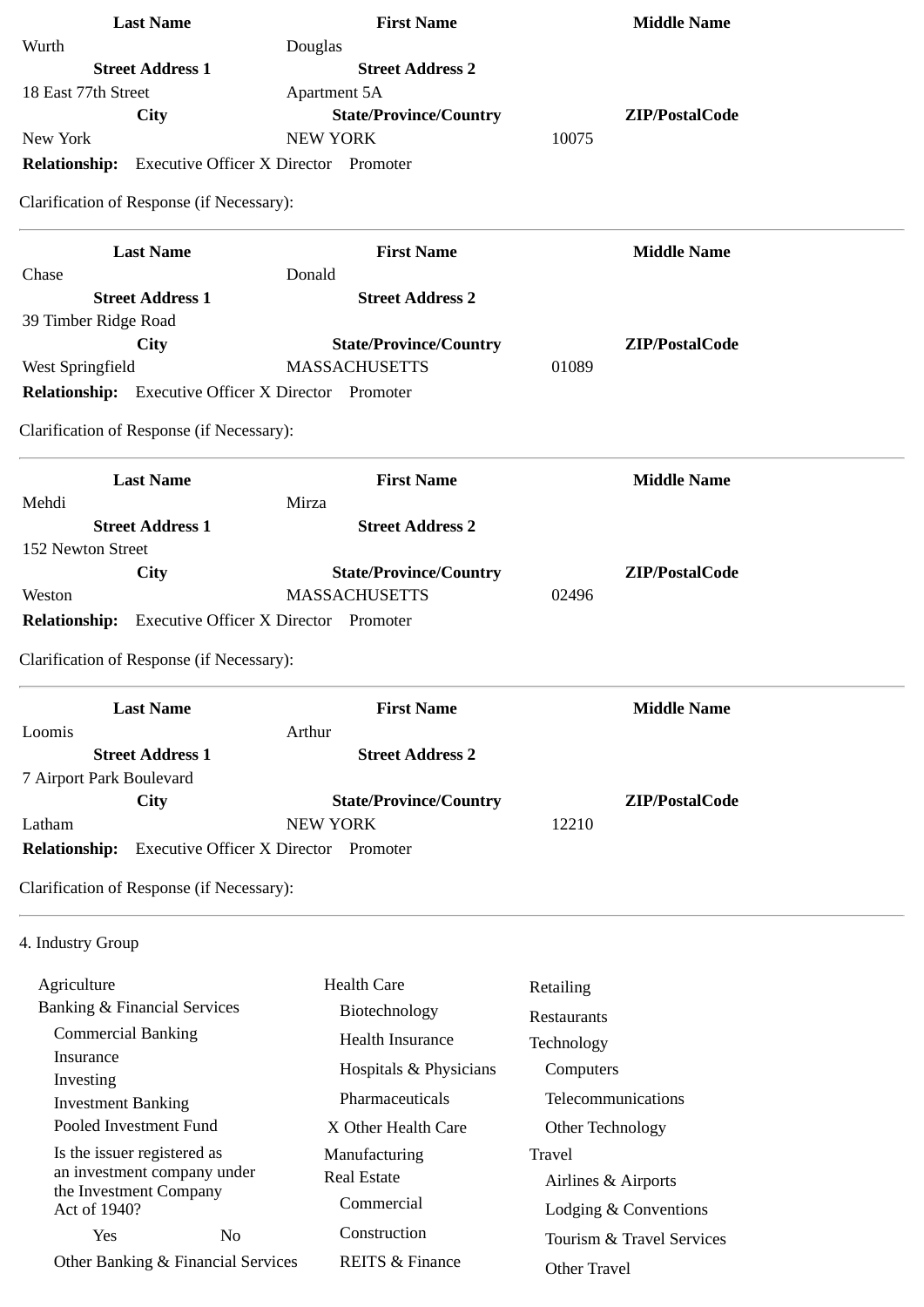Business Services Energy Coal Mining Electric Utilities Energy Conservation Environmental Services Oil & Gas Other Energy Residential Other Real Estate **Other** 5. Issuer Size

| <b>OR</b> | <b>Aggregate Net Asset Value Range</b> |
|-----------|----------------------------------------|
|           | No Aggregate Net Asset Value           |
|           | $$1 - $5,000,000$                      |
|           | \$5,000,001 - \$25,000,000             |
|           | \$25,000,001 - \$50,000,000            |
|           | \$50,000,001 - \$100,000,000           |
|           | Over \$100,000,000                     |
|           | Decline to Disclose                    |
|           | Not Applicable                         |
|           |                                        |

6. Federal Exemption(s) and Exclusion(s) Claimed (select all that apply)

|                                                 | Investment Company Act Section 3(c) |                    |  |
|-------------------------------------------------|-------------------------------------|--------------------|--|
| Rule $504(b)(1)$ (not (i), (ii) or (iii))       | Section $3(c)(1)$                   | Section $3(c)(9)$  |  |
| Rule 504 (b) $(1)(i)$<br>Rule 504 (b) $(1)(ii)$ | Section $3(c)(2)$                   | Section $3(c)(10)$ |  |
| Rule 504 (b) $(1)(iii)$                         | Section $3(c)(3)$                   | Section $3(c)(11)$ |  |
| <b>Rule 505</b>                                 | Section $3(c)(4)$                   | Section $3(c)(12)$ |  |
| X Rule 506(b)<br>Rule $506(c)$                  | Section $3(c)(5)$                   | Section $3(c)(13)$ |  |
| Securities Act Section 4(a)(5)                  | Section $3(c)(6)$                   | Section $3(c)(14)$ |  |
|                                                 | Section $3(c)(7)$                   |                    |  |

- 7. Type of Filing
- X New Notice Date of First Sale 2017-03-20 First Sale Yet to Occur Amendment
- 8. Duration of Offering

Does the Issuer intend this offering to last more than one year? Yes X No

9. Type(s) of Securities Offered (select all that apply)

| X Equity                                                                                       | Pooled Investment Fund Interests   |
|------------------------------------------------------------------------------------------------|------------------------------------|
| X Debt                                                                                         | Tenant-in-Common Securities        |
| Option, Warrant or Other Right to Acquire Another Security                                     | <b>Mineral Property Securities</b> |
| Security to be Acquired Upon Exercise of Option, Warrant or<br>Other Right to Acquire Security | Other (describe)                   |

10. Business Combination Transaction

Is this offering being made in connection with a business combination transaction, such as is this oriening being made in connection with a business combination transaction, such as  $Y$ es X No a merger, acquisition or exchange offer?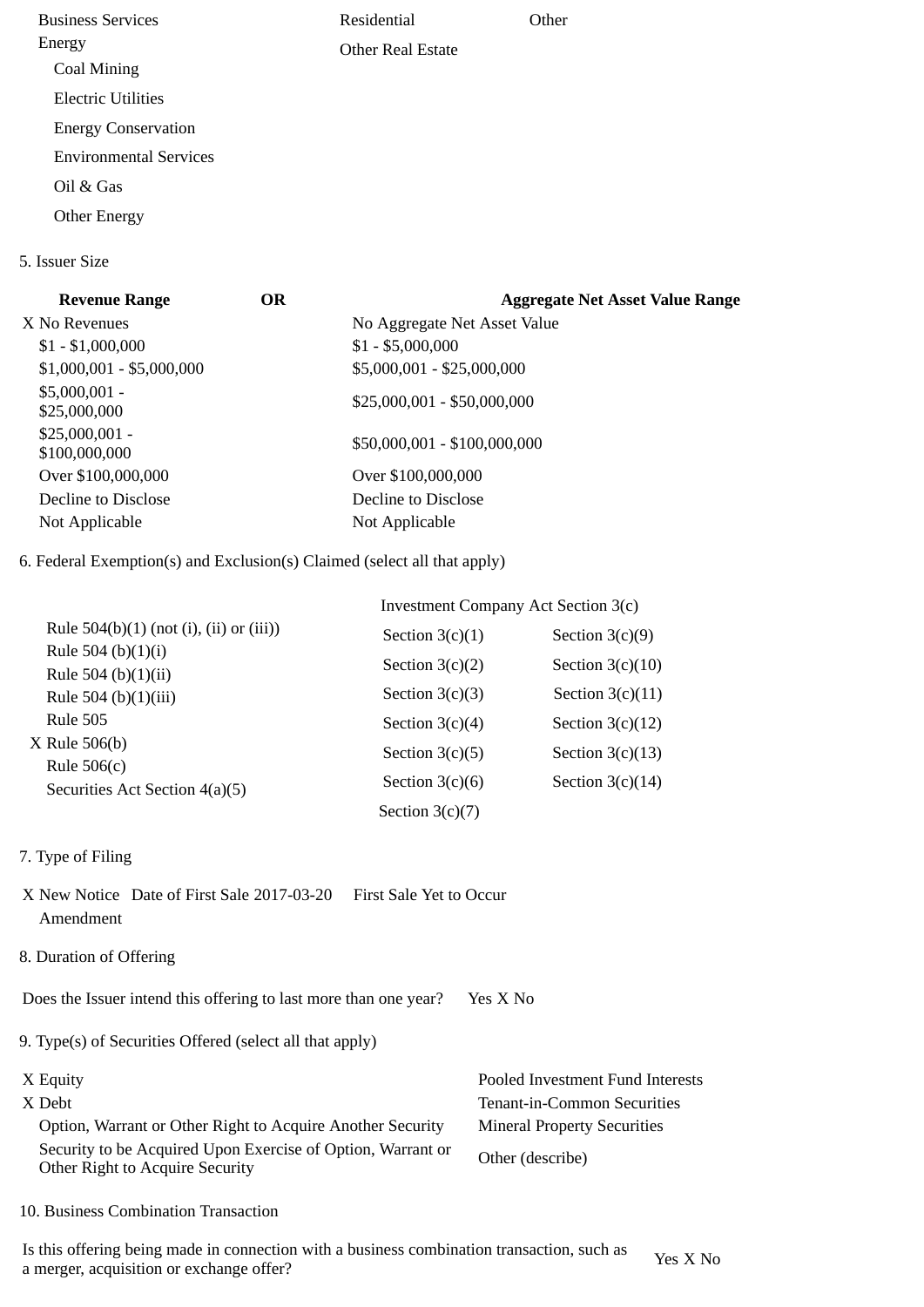Clarification of Response (if Necessary):

11. Minimum Investment

Minimum investment accepted from any outside investor \$20,000 USD

12. Sales Compensation

| Recipient                                                                                         |            | Recipient CRD Number None                       |  |                 |
|---------------------------------------------------------------------------------------------------|------------|-------------------------------------------------|--|-----------------|
| Northeast Capital                                                                                 |            | 32117                                           |  |                 |
| (Associated) Broker or Dealer X None                                                              |            | (Associated) Broker or Dealer CRD Number X None |  |                 |
| None                                                                                              |            | None                                            |  |                 |
| <b>Street Address 1</b>                                                                           |            | <b>Street Address 2</b>                         |  |                 |
| 7 Airport Park Blvd.                                                                              |            |                                                 |  |                 |
| City                                                                                              |            | State/Province/Country                          |  | ZIP/Postal Code |
| Latham                                                                                            |            | <b>NEW YORK</b>                                 |  | 12110           |
| State(s) of Solicitation (select all that apply)<br>Check "All States" or check individual States | All States | Foreign/non-US                                  |  |                 |
| MASSACHUSETTS                                                                                     |            |                                                 |  |                 |

| 1101/199/19109E11911 |
|----------------------|
| <b>MISSOURI</b>      |
| $\parallel$ NEW YORK |

13. Offering and Sales Amounts

| <b>Total Offering Amount</b>                           | \$2,000,000 USD or Indefinite |  |
|--------------------------------------------------------|-------------------------------|--|
| Total Amount Sold                                      | \$1,860,000 USD               |  |
| Total Remaining to be Sold \$140,000 USD or Indefinite |                               |  |

Clarification of Response (if Necessary):

14. Investors

Select if securities in the offering have been or may be sold to persons who do not qualify as accredited investors, and enter the number of such non-accredited investors who already have invested in the offering.

Regardless of whether securities in the offering have been or may be sold to persons who do not qualify as accredited investors, enter the total number of investors who already have invested in the offering:

15. Sales Commissions & Finder's Fees Expenses

Provide separately the amounts of sales commissions and finders fees expenses, if any. If the amount of an expenditure is not known, provide an estimate and check the box next to the amount.

 $\overline{9}$ 

| <b>Sales Commissions</b> | \$136,600 USD Estimate |  |
|--------------------------|------------------------|--|
| Finders' Fees            | \$0 USD Estimate       |  |

Clarification of Response (if Necessary):

16. Use of Proceeds

Provide the amount of the gross proceeds of the offering that has been or is proposed to be used for payments to any of the persons required to be named as executive officers, directors or promoters in response to Item 3 above. If the amount is unknown, provide an estimate and check the box next to the amount.

\$0 USD Estimate

Clarification of Response (if Necessary):

Signature and Submission